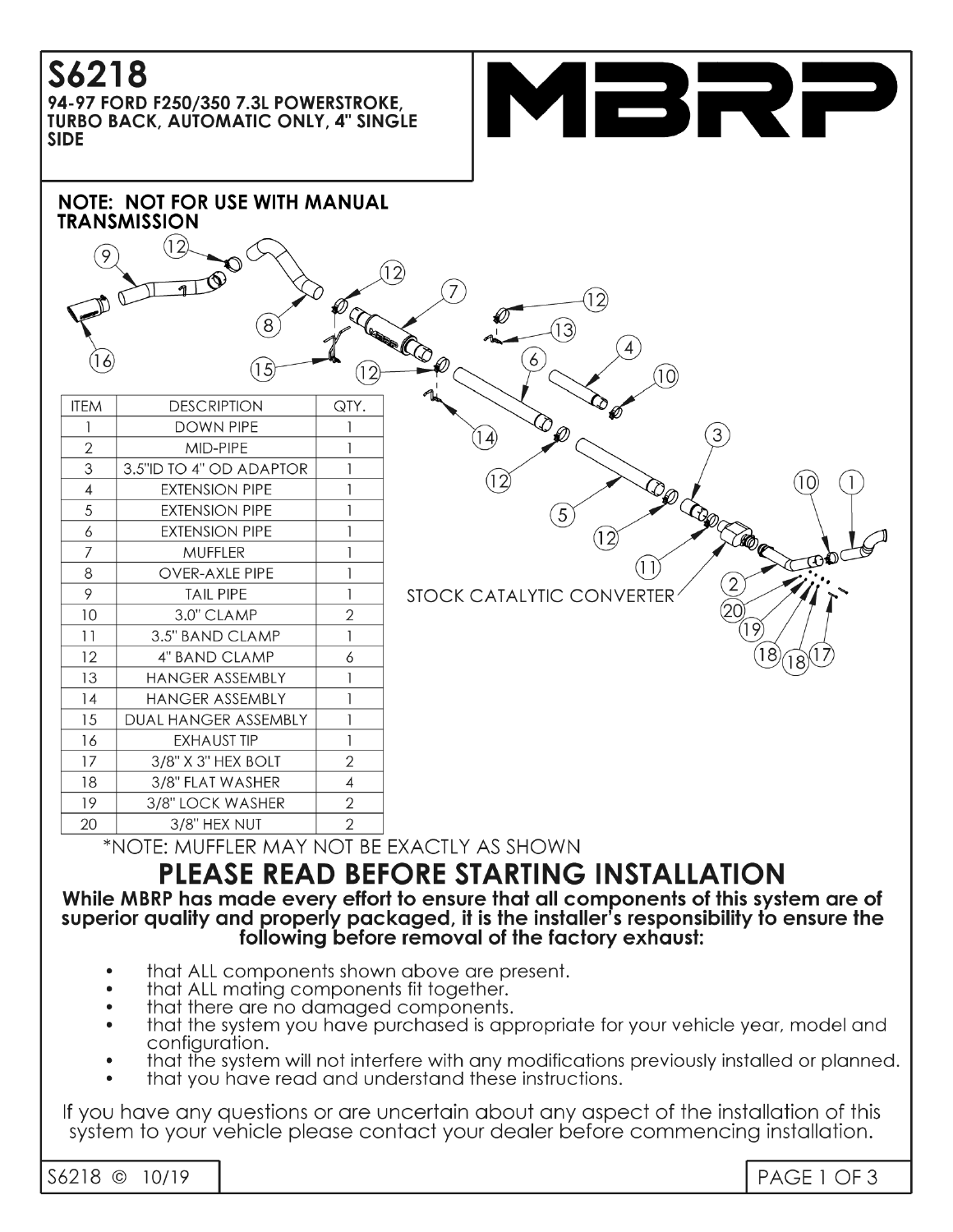



**Figure 1**



**Figure 2**



**Figure 3**



**Figure 4**

## **Removal of stock system**:

- 1. Loosen the nut on the band clamp located behind the turbocharger. **Refer to Figure 1**.
- 2. Remove the muffler and tail pipe from the stock rubber hangers. Separate the stock exhaust at the slip joint located behind the catalytic converter and remove the muffler and tail pipe from under the truck. (The tail pipe may need to be cut to remove the stock exhaust)
- 3. Remove the catalytic converter by removing the two nuts holding the inlet flange together.
- 4. From underneath the vehicle cut the factory down pipe as high as can be reached safely. Cut the down pipe from above again, this time as far from the turbocharger as safely possible. Remove the remaining piece of the down pipe from the turbo by removing the band clamp. Retain the band clamp for the installation of the new down pipe.

# **Installation of** MBRP **Performance Exhaust:**

- 1. Install the **Down Pipe** in the same position as the stock down pipe. You will need to create room for this **Down Pipe** by bending back the pinch weld connecting the firewall to the floor in the area where the **Down Pipe** will pass through. Make sure that there is adequate clearance around the **Down Pipe** so that there will not be any interference after the **Down Pipe** is installed. Connect the flared end of the **Down Pipe** to the turbo using the stock band clamp. Do not fully tighten until all components are in place.
- 2. Attach the **Mid-Pipe** to the **Down Pipe** using the **3" Clamp** supplied to secure the slip joint.

#### **Refer to Figure 2**.

3. Install the stock catalytic converter onto the **Mid-Pipe** using the supplied **3/8" Hardware.**

#### **Refer to Figure 3**.

4. Using the supplied **3.5" Clamp** install the **3.5" ID to 4" OD Adaptor** onto the stock catalytic converter.

# **Refer to Figure 4**.

5. Install the **Hanger Bracket** onto a **4" Band Clamp** using the procedure shown below. Hang the hanger assembly in the stock rubber insulators and appropriate components. Snug up the nut to keep the bracket from falling out. (hanger bracket not exactly as shown)



AS INSTALLED ON VEHICLE